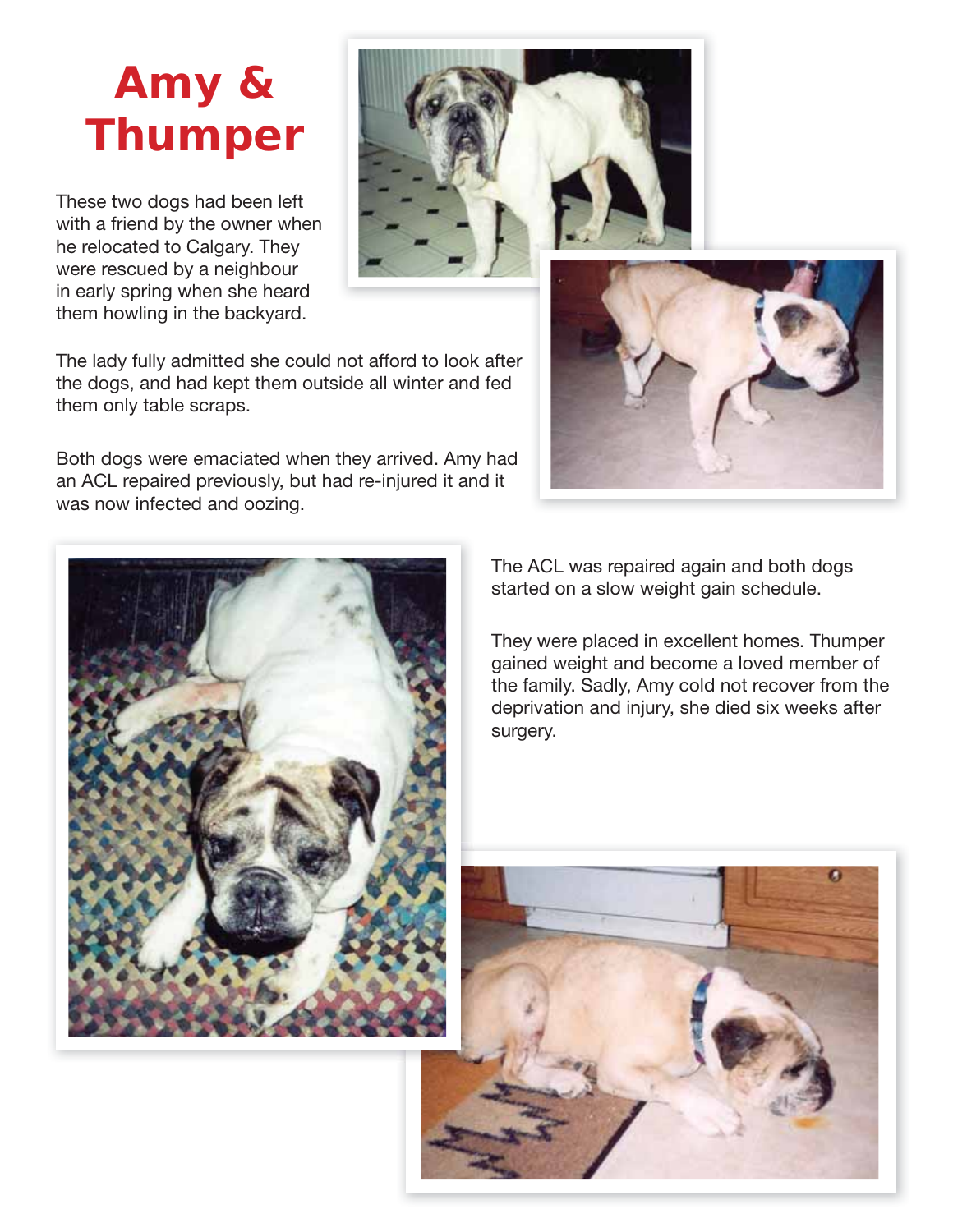# **Thelma**

Thelma was rescued from a puppy mill by Iowa Bullie Rescue. With a huge amount of help from Basset Rescue, Thelma was transported here by the 'underground railway'. Volunteers would drive her 200 miles and hand her off to the next volunteers who did the same until she arrived at our door!



Thelma had been kept in a wire cage in a garage and bred over and over again. Her pads were so raw from the wire floor she would not walk. She had infections in both ears and was virtually blind from untreated entropia. She was terrified to go outside as she never had been out of the garage. She had huge teats and was still lactating.

Thelma was spayed, lumps removed from four teats, ears cleaned and treated and the entropia fixed to ease her discomfort. It was also discovered she had a severe heart murmur.

Thelma died 11 months later because of her heart, but in that time she learned to enjoy the outdoors and knew that we loved her.

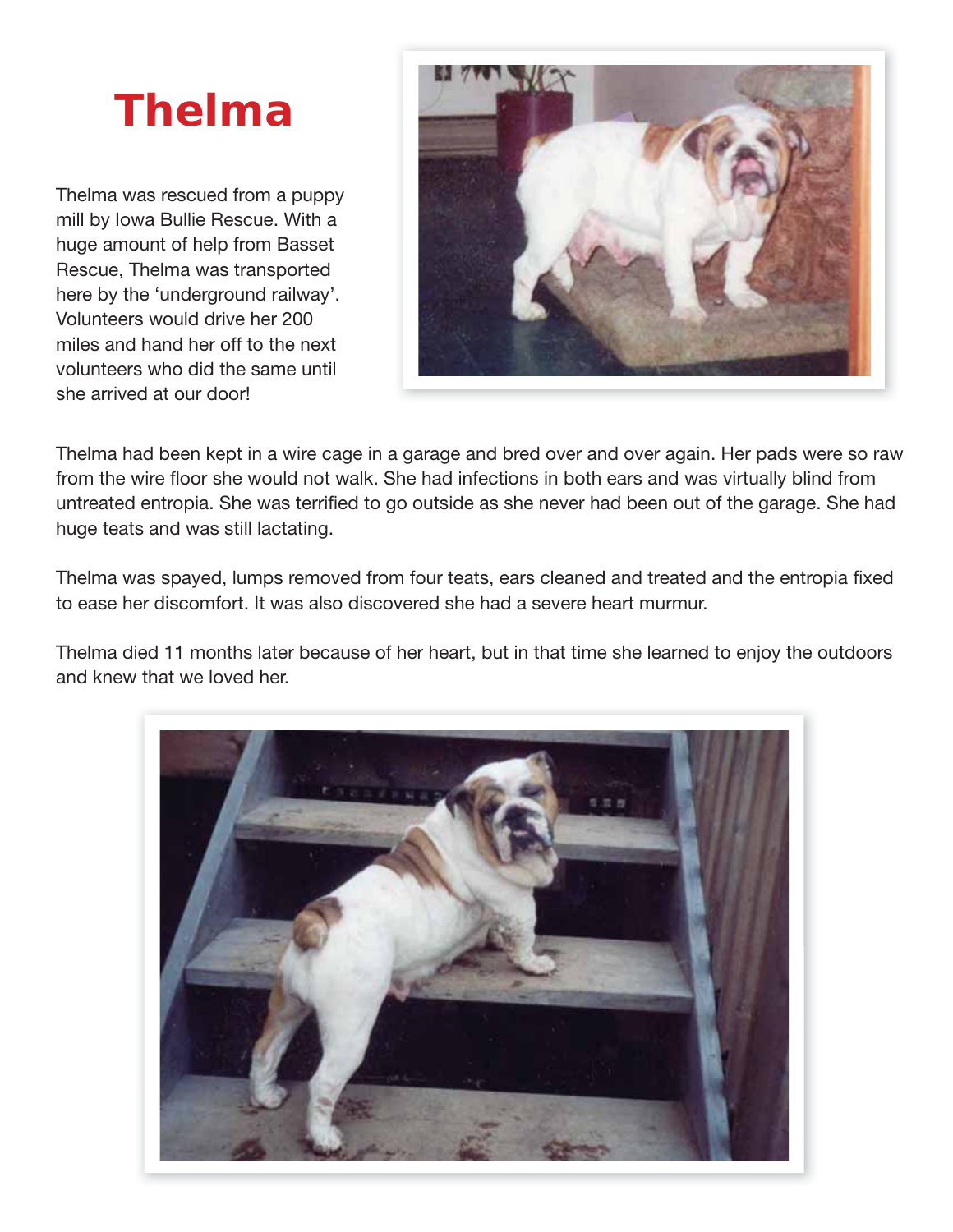## **Alice**

The breeder gave Alice to a friend of hers, but he quickly realized he was unable to care for her with her special needs.

Alice was born with Spina Bifida and is incontinent. Her hocks are also fused and cannot bend or flex.



We were told that she would never walk, but that wasn't a concern to us. When she arrived Alice was so small and weak we had to 'tripod' her just to get her tiny diaper on.

As she got stronger Alice started to try and walk, but her unusual shuffle ripped the skin off her hocks. With this in mind we had custom made little boots for her. We clipped the boots to her harness so they wouldn't fall off.

We added a ramp to our deck so Alice has the freedom to run with the other dogs.

And yes, she can RUN!



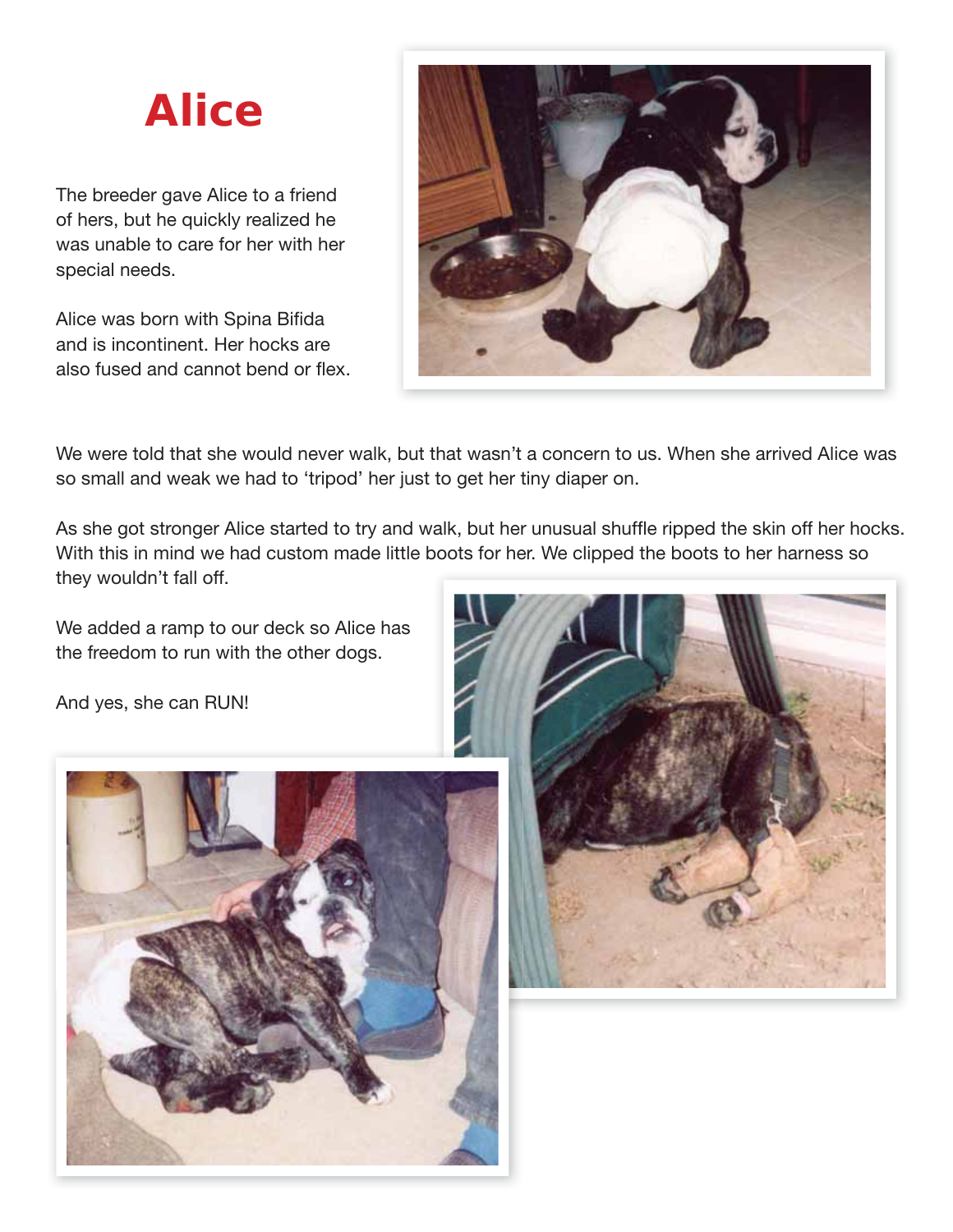

Tyke was the victim of a drug raid, and his original owner thought he had bought a pitbull and abused Tyke daily to make him mean.



Tyke also had an elongated esophagus which meant he would vomit up whatever he had just eaten. For a dog fed once a day this was a slow starvation. His lungs were also compromised by inhaling some vomit each time.

We feed 'free choice' so Tyke could eat one or two kibbles whenever he wanted. We also built a stand so Tyke's front feet were on the first step and the food was on the second step. This angle helped the food stay down. He was also on a daily anti-fungal injection to help his lungs.

Tyke always remained somewhat fearful and would raise his paw or roll over in submission when approached.